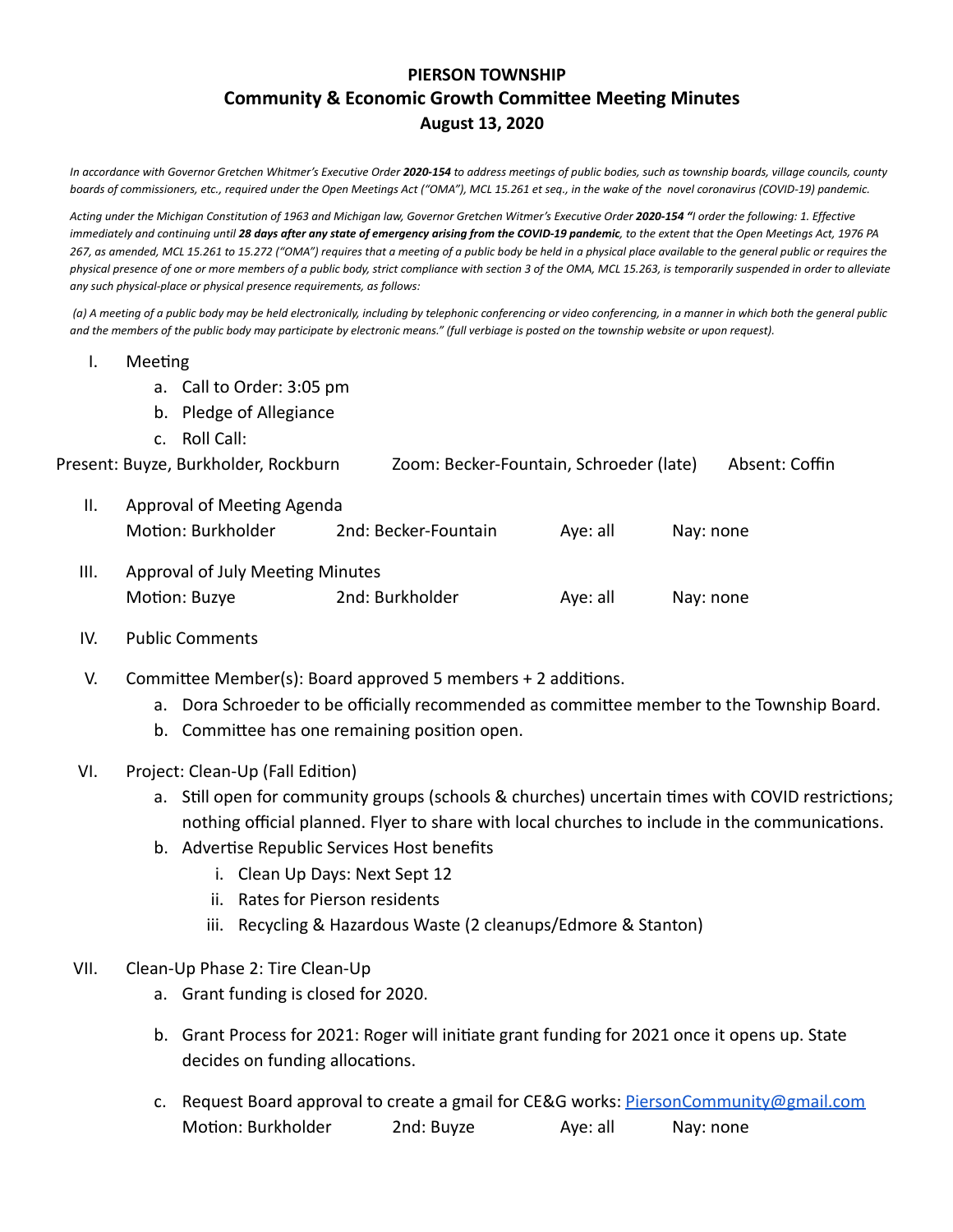- d. Clean-Up Ordinance Violations
	- i. Await permanent Zoning Administrator or for Interim to get caught up in position.
		- 1. CE&G Committee is to be used as referral, resources & support
		- 2. Promote/what initiative to comply

## VIII. Community Garden

- a. Pumpkins are Growing (they are a petite pumpkin) if not ready or abundant, look to other projects for Halloween Themed Market Event or donations.
- b. Suggest Garden/Park for the Recreational Plan
- c. Yard Waste
	- i. Request permission from the Township Board to allow yard waste/compost to be placed in the garden to help the soil conditions.
- d. Fall Market Event Planning
	- i. Halloween Themed Market Event:

Friday, October 23 with rain date of Friday, October 30.

- ii. Pumpkin painting & scarecrow stuffing
- iii. Big Reds BBQ would be interested in bringing their food truck
- iv. Roles: Tabled until next meeting.
	- 1. Advertising
	- 2. Event supplies
	- 3. Donations of children's clothing for scarecrow stuffing

## IX. Farmer's Market

- a. Continue using Facebook, TC principals, BWL Association, LWL Association, and local churches to reach our community.
- b. Events:
	- i. Art at the Market: August 14 (Chalk drawing & Art Vendors)
		- 1. Krazy Dogs, LLC
		- 2. Thank you to Dan Buyze for the donation of sidewalk chalk for the event!
	- ii. Music at the Market: August 21 (3  $p 5 p$  TC Band will play music and sing!)
		- 1. Big Reds BBQ
		- 2. Big Mike's Kettlecorn & Lemonade
	- iii. Classic Car Cruise-In Look for new contact (or schedule next season)
	- iv. Tractors at the Market August 28? / Dan Clegg suggests contact:
		- 1. Scott Behrenwald (Tractor show guy)
		- 2. Dan Clegg can bring his sheep few animals??
		- 3. Maze
	- v. September opportunities to TC Boosters to hold fundraising events at Market.
		- 1. Jennifer Anderson (Booster contact) ie. Car Wash, Can Drive, they would coordinate their activities we would simply host & support